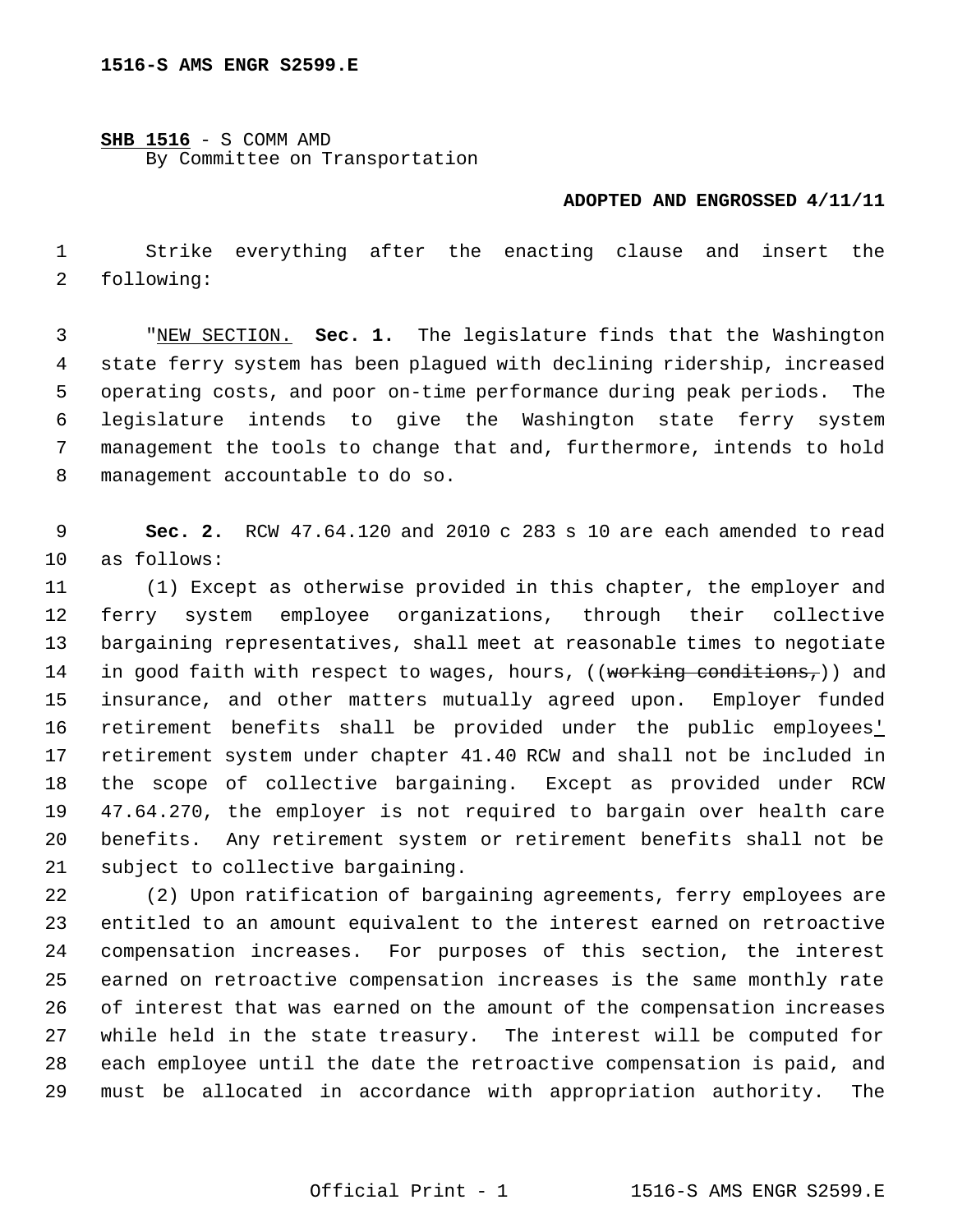interest earned on retroactive compensation is not considered part of the ongoing compensation obligation of the state and is not compensation earnable for the purposes of chapter 41.40 RCW. Negotiations shall also include grievance procedures for resolving any questions arising under the agreement, which shall be embodied in a written agreement and signed by the parties.

 (3) The employer shall make decisions regarding working conditions to best suit the operational needs of the state and may not bargain its 9 own decision or the effects of a decision for any working condition 10 other than shift bidding, scheduling leave time, and grievance procedures, provided that the grievance procedures do not expand the scope of grievances beyond the interpretation and application of terms 13 permissible under this chapter. The employer shall not bargain over rights of management which, in addition to all powers, duties, and 15 rights established by constitutional provision or statute, must include, but not be limited to, the following:

- 17 (a) Assigning employees to work stations, vessels, or terminals;
- (b) Directing promotions;
- (c) Directing who will be laid off in the event of a layoff action, 20 bumping rights, or layoff options;
- (d) Directing staffing levels;
- 22 (e) Providing for training; and

(f) Directing the use of part-time shifts.

 (4) A collective bargaining agreement may not contain any provision that extends the term of an existing collective bargaining agreement or applicability of items incompatible with this section in an existing collective bargaining agreement.

 (5) Except as otherwise provided in this chapter, if a conflict exists between an executive order, administrative rule, or agency 30 policy relating to wages( $(\tau)$ ) or hours( $(\tau)$  and terms and conditions of employment)) and a collective bargaining agreement negotiated under this chapter, the collective bargaining agreement shall prevail. A provision of a collective bargaining agreement that conflicts with the terms of a statute is invalid and unenforceable.

 NEW SECTION. **Sec. 3.** A new section is added to chapter 47.64 RCW to read as follows:

(1) Effective July 1, 2013, all captains of Washington state ferry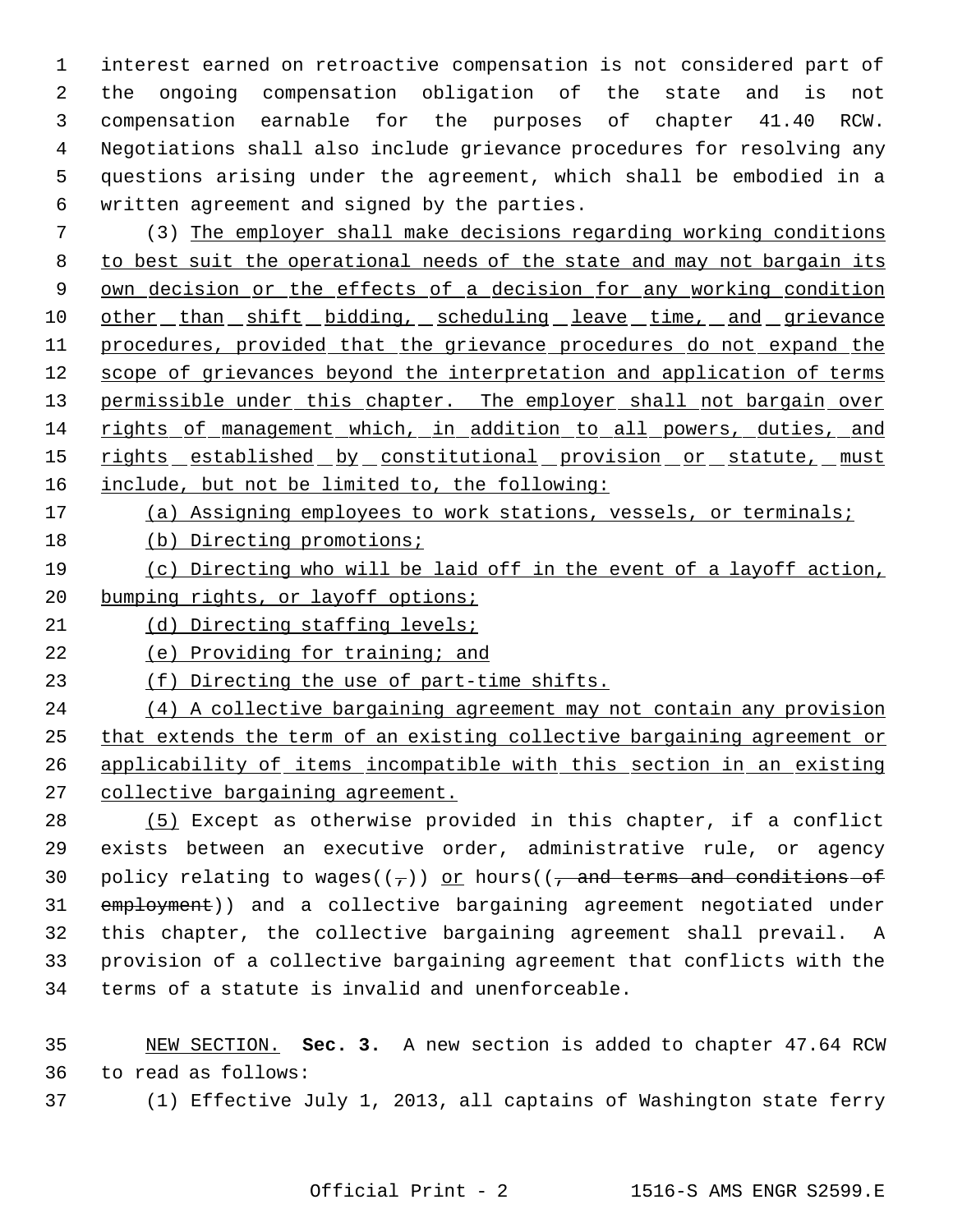vessels are managers as defined in RCW 41.06.022 and therefore are subject to the rules adopted by the director of the department of personnel pursuant to RCW 41.06.500. Salary increases for captains must be directly related to the performance of their responsibilities.

 (2) The captain, also known as the master of a vessel or the commanding officer, is the ultimate authority on and has responsibility for the entire vessel. The captain's responsibilities include, but are not limited to:

 (a) Ensuring the safe navigation of the vessel and its crew and passengers;

 (b) Following all applicable federal, state, and agency policies 12 and requlations;

 (c) Supervising crew in performance, operations, training, security, and environmental protection; and

 (d) Overseeing all aspects of vessel operations including, but not limited to:

17 (i) Vessel arrivals and departures;

(ii) Schedule adherence;

(iii) Customer service;

20 (iv) Cost containment; and

(v) Fuel efficiency.

 (3) Effective January 1, 2014, all chief engineers and terminal supervisors of Washington state ferry vessels are managers as defined in RCW 41.06.022 and therefore are subject to the rules adopted by the director of the department of personnel pursuant to RCW 41.06.500. Salary increases for chief engineers and terminal supervisors must be directly related to the performance of their responsibilities.

 (4) The chief engineer, also known as a staff engineer, is the engineering department head and reports directly to the captain. The chief engineer's duties include, but are not limited to:

 (a) Overseeing all aspects of engineering propulsion, electrical, 32 and machinery components;

(b) Ensuring safe and efficient engineering plant operations;

 (c) Advising the captain of factors affecting the vessel's operation from an engineering perspective;

 (d) Supervising the conduct of engineering watchstanders and directing work and maintenance routines;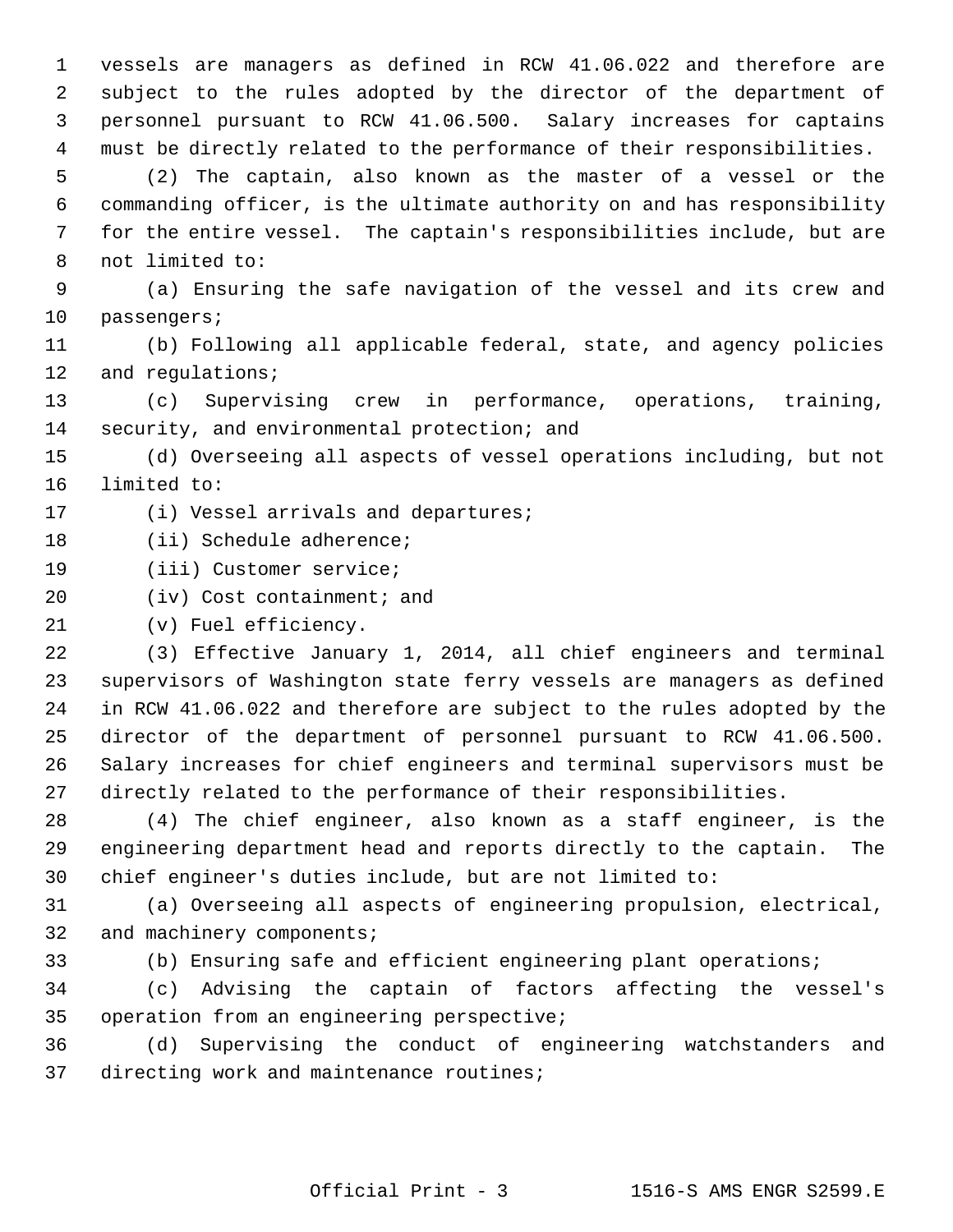(e) Following federal, state, and agency policies and regulations; and

 (f) Overseeing all fueling to ensure efficient and environmentally safe operations.

 (5) The terminal supervisor is the ultimate authority and has responsibility for the entire operations at that ferry terminal. The terminal supervisor's duties include, but are not limited to:

8 (a) Overseeing all aspects of dock-side terminal operations;

 (b) Coordinating with the captain in arrival and departure procedures;

 (c) Supervising the conduct of ticket sellers and traffic and loading attendants and directing selling, loading, and traffic work and routines; and

(d) Following federal, state, and agency policies and regulations.

 (6) With each biennial budget submittal, the department shall include recommendations for distributing any appropriations the legislature may provide for incentive pay for vessel captains, chief engineers, or terminal supervisors.

 (7) Any employee who is a captain, chief engineer, or terminal supervisor may not belong to a collective bargaining unit.

 (8) A collective bargaining agreement may not contain any provision that extends the term of an existing collective bargaining agreement or applicability of items incompatible with this section in an existing collective bargaining agreement.

 **Sec. 4.** RCW 41.06.022 and 2002 c 354 s 207 are each amended to read as follows:

For purposes of this chapter, "manager" means any employee who:

 (1) Formulates statewide policy or directs the work of an agency or agency subdivision;

 (2) Is responsible to administer one or more statewide policies or programs of an agency or agency subdivision;

 (3) Manages, administers, and controls a local branch office of an agency or agency subdivision, including the physical, financial, or personnel resources;

 (4) Has substantial responsibility in personnel administration, legislative relations, public information, or the preparation and 37 administration of budgets;  $((e^x))$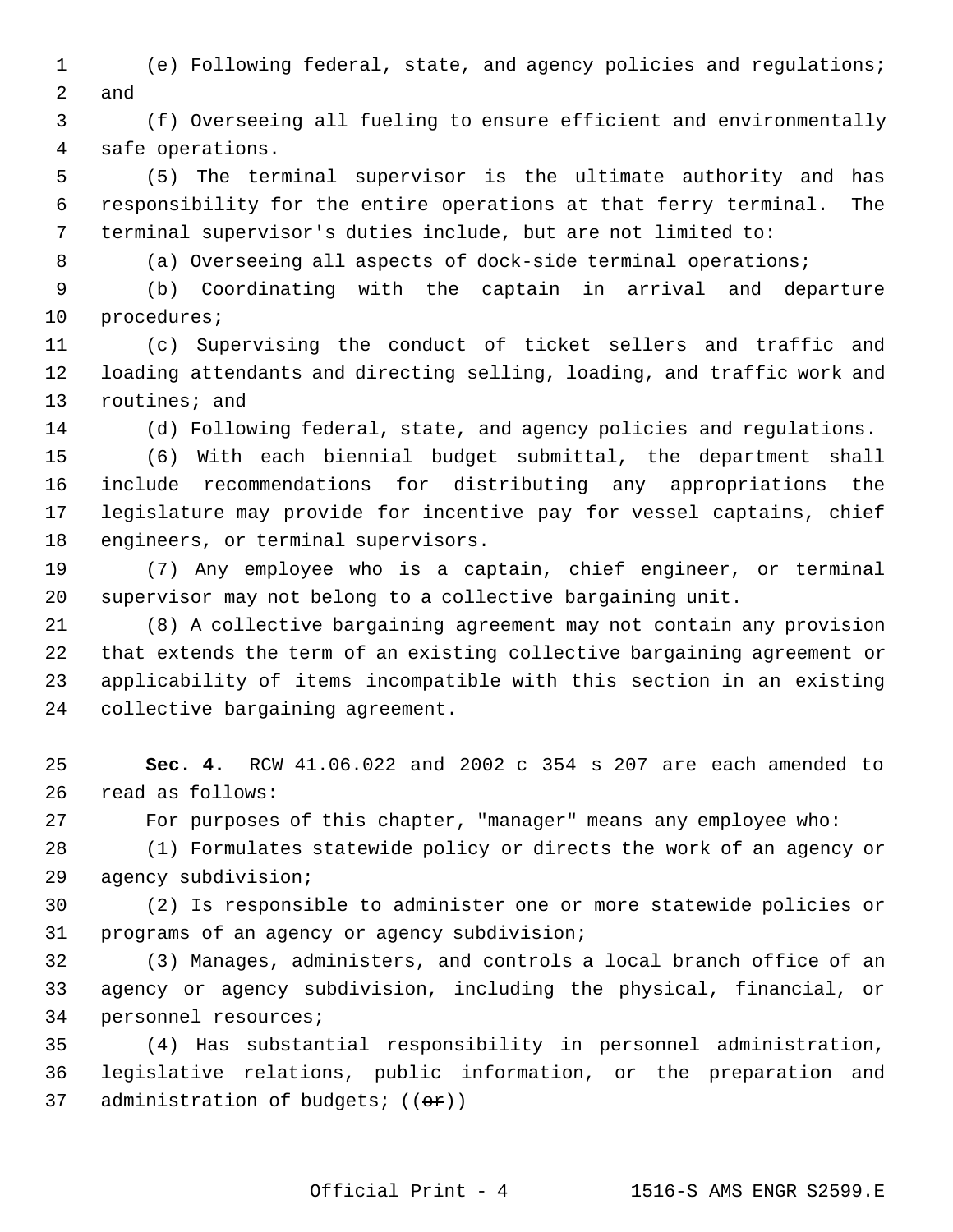(5) Functionally is above the first level of supervision and exercises authority that is not merely routine or clerical in nature 3 and requires the consistent use of independent judgment; or

 (6) Is a captain or chief engineer of a Washington state ferry 5 vessel, or a terminal supervisor of a Washington state ferry terminal.

 No employee who is a member of the Washington management service may be included in a collective bargaining unit established under RCW 41.80.001 and 41.80.010 through 41.80.130 and chapter 47.64 RCW.

 NEW SECTION. **Sec. 5.** A new section is added to chapter 47.64 RCW to read as follows:

 Washington state ferry system management must meet with its union employees twice a year and encourage an open and direct exchange of ideas and concerns between line employees and management.

 NEW SECTION. **Sec. 6.** A new section is added to chapter 47.64 RCW to read as follows:

 (1) Using state fiscal year 2010 as a basis, Washington state ferry system management shall develop targets for the performance measures listed under this subsection. These targets must be developed in collaboration with the office of financial management and presented to the transportation committees of the legislature by September 30, 2011, along with an implementation plan for achieving these targets by June 30, 2013:

(a) Number of riders per service hour;

 (b) Terminal and vessel operating costs, not including fuel, per service hour;

(c) Fuel consumption per service hour; and

 (d) Peak-direction, peak-time, on-time performance by route for all runs except those delayed or canceled due to tidal conditions. On-time is defined as within ten minutes of the scheduled time. Peak-time for the Mukilteo/Clinton, Edmonds/Kingston, Seattle/Bainbridge, Seattle/Bremerton, Fauntleroy/Vashon/Southworth, and Point Defiance/Tahlequah ferry routes means weekdays from 5:00 a.m. to 9:00 a.m. and 3:00 p.m. to 7:00 p.m. Peak-time for the Coupeville (Keystone)/Port Townsend and Anacortes/San Juan Island ferry routes means Fridays from 3:00 p.m. to closing, Saturdays all day, Sundays all day, holidays all day, and Mondays from opening to 12:00 p.m.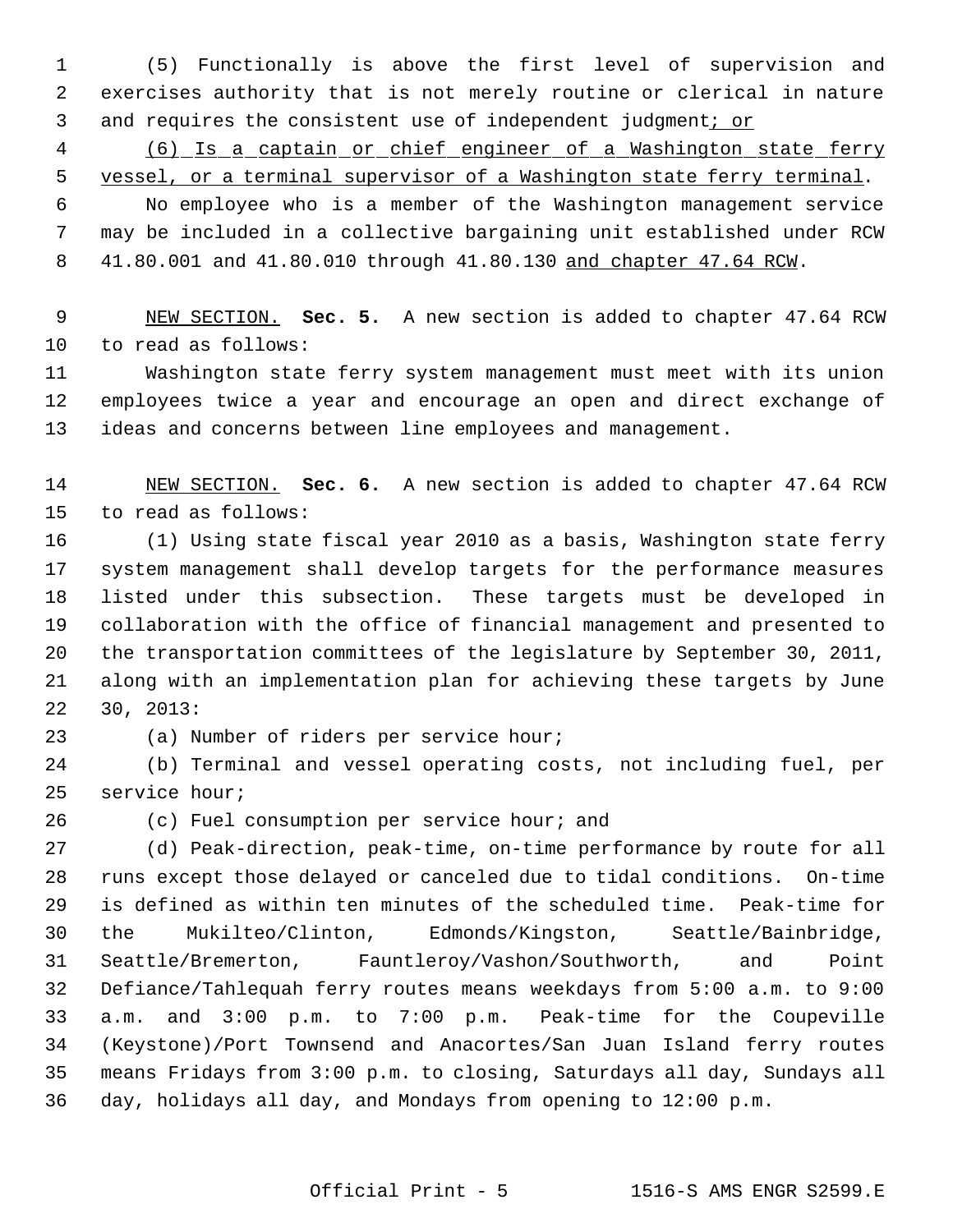(2) The department shall, on a quarterly basis, report Washington state ferry system management's performance as it relates to the performance measures in subsection (1) of this section (a) to the transportation committees of the legislature, (b) on its vessels, (c) at all ferry terminals, and (d) on the department's web site.

 (3) The joint legislative audit and review committee shall work with the department in determining baseline data for the performance measures in subsection (1) of this section and shall determine whether Washington state ferry system management has met the performance measures in subsection (1) of this section and report its findings to the transportation committees of the legislature by December 31, 2013.

 (4) If the joint legislative audit and review committee determines that Washington state ferry system management has not met the targets developed in subsection (1) of this section, the governor, with the consensus of the chairs and ranking minorities of the transportation committees of the legislature, shall appoint a governor's management representative who, within sixty days, shall develop and submit a corrective action plan to achieve the targets in this section within the following twelve months. The plan must be submitted to the governor and the transportation committees of the legislature.

 NEW SECTION. **Sec. 7.** A new section is added to chapter 47.64 RCW to read as follows:

 The report required in RCW 47.01.071(5) and 47.04.280 must include the performance measures in section 6(1) of this act.

 **Sec. 8.** RCW 47.64.011 and 2006 c 164 s 1 are each amended to read as follows:

 As used in this chapter, unless the context otherwise requires, the definitions in this section shall apply.

 (1) "Collective bargaining representative" means the persons designated by the governor and employee organizations to be the exclusive representatives during collective bargaining negotiations.

32 (2) "Commission" means the ((marine employees<sup>1</sup>)) public employment 33 relations commission created in RCW ((47.64.280)) 41.58.010.

 (3) "Department of transportation" means the department as defined in RCW 47.01.021.

(4) "Employer" means the state of Washington.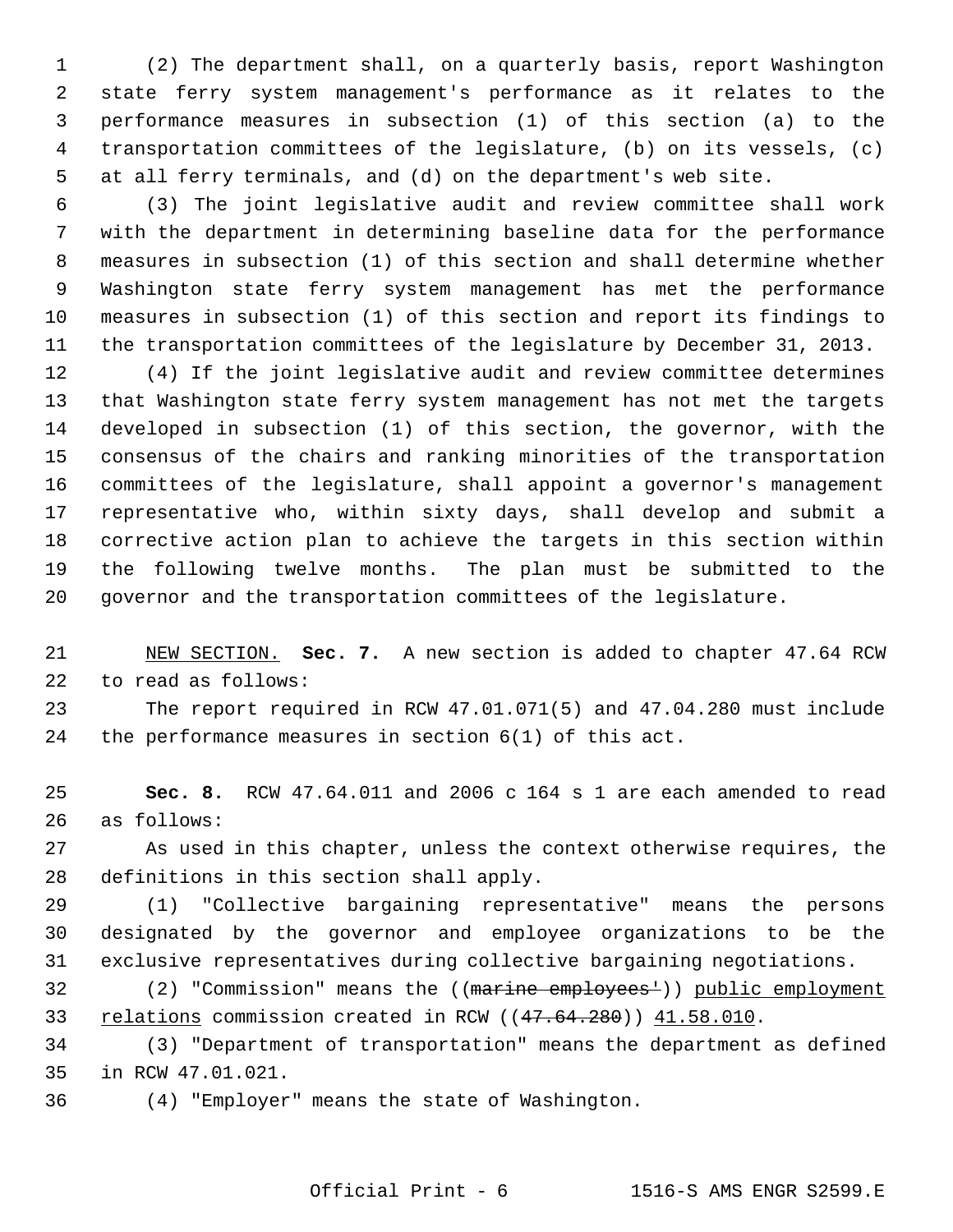(5) "Ferry employee" means any employee of the marine transportation division of the department of transportation who is a member of a collective bargaining unit represented by a ferry employee organization and does not include an exempt employee pursuant to RCW 41.06.079.

 (6) "Ferry employee organization" means any labor organization recognized to represent a collective bargaining unit of ferry employees.

 (7) "Lockout" means the refusal of the employer to furnish work to ferry employees in an effort to get ferry employee organizations to make concessions during collective bargaining, grievance, or other labor relation negotiations. Curtailment of employment of ferry employees due to lack of work resulting from a strike or work stoppage shall not be considered a lockout.

 (8) "Office of financial management" means the office as created in RCW 43.41.050.

 (9) "Strike or work stoppage" means a ferry employee's refusal, in concerted action with others, to report to duty, or his or her willful absence from his or her position, or his or her stoppage or slowdown of work, or his or her abstinence in whole or in part from the full, faithful, and proper performance of the duties of employment, for the purpose of inducing, influencing, or coercing a change in conditions, compensation, rights, privileges, or obligations of his, her, or any other ferry employee's employment. A refusal, in good faith, to work under conditions which pose an endangerment to the health and safety of ferry employees or the public, as determined by the master of the vessel, shall not be considered a strike for the purposes of this chapter.

 **Sec. 9.** RCW 47.64.090 and 2003 c 373 s 3 and 2003 c 91 s 1 are each reenacted and amended to read as follows:

 (1) Except as provided in RCW 47.60.656 and subsections (2) and (4) of this section, or as provided in RCW 36.54.130 and subsection (3) of this section, if any party assumes the operation and maintenance of any ferry or ferry system by rent, lease, or charter from the department of transportation, such party shall assume and be bound by all the provisions herein and any agreement or contract for such operation of any ferry or ferry system entered into by the department shall provide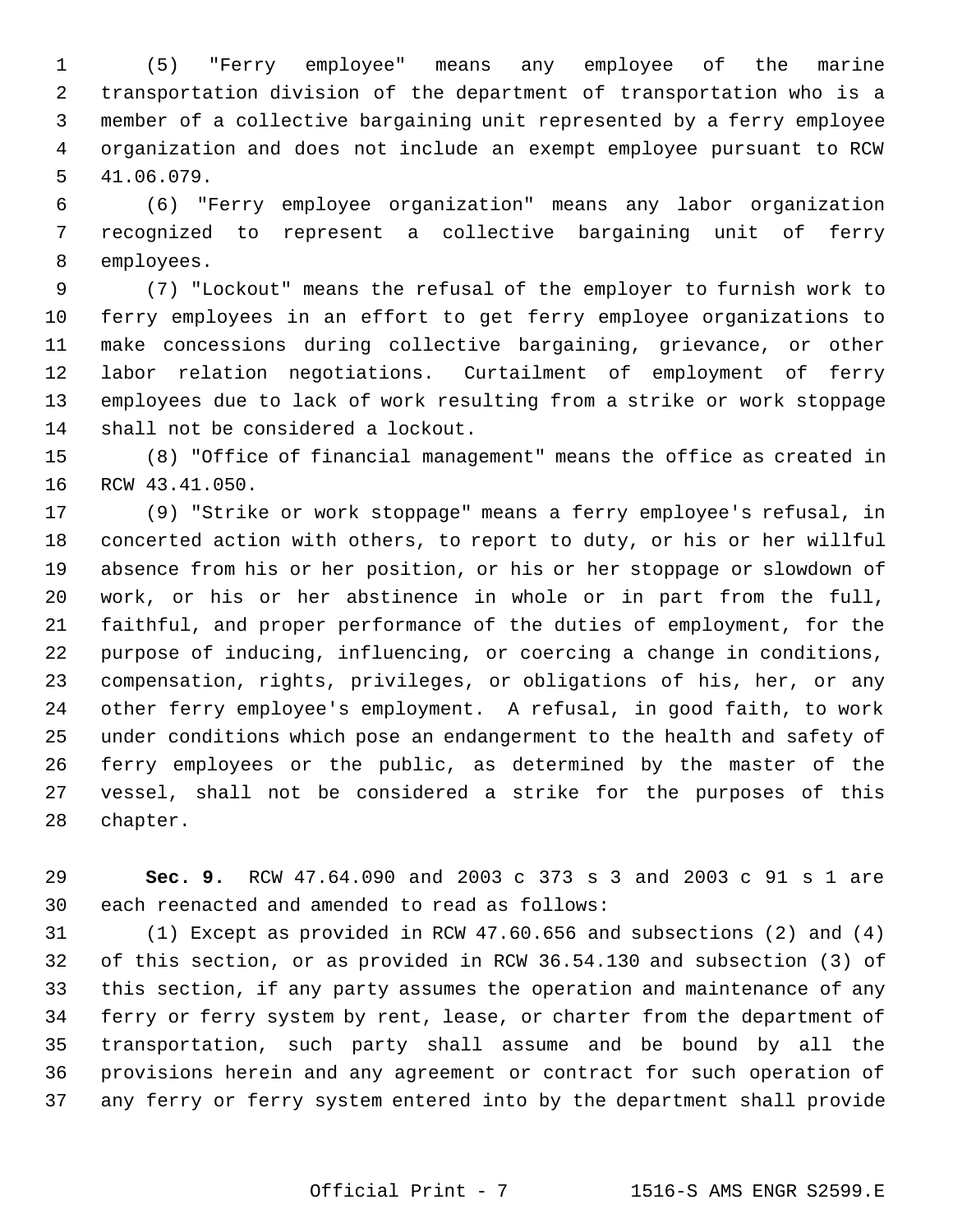that the wages to be paid, hours of employment, working conditions, and 2 seniority rights of employees will be established by the ((marine 3 employees<sup>1</sup>)) commission in accordance with the terms and provisions of this chapter and it shall further provide that all labor disputes shall be adjudicated in accordance with chapter 47.64 RCW.

 (2) If a public transportation benefit area meeting the requirements of RCW 36.57A.200 has voter approval to operate passenger- only ferry service, it may enter into an agreement with Washington State Ferries to rent, lease, or purchase passenger-only vessels, related equipment, or terminal space for purposes of loading and unloading the passenger-only ferry. Charges for the vessels, equipment, and space must be fair market value taking into account the public benefit derived from the ferry service. A benefit area or subcontractor of that benefit area that qualifies under this subsection is not subject to the restrictions of subsection (1) of this section, but is subject to:

 (a) The terms of those collective bargaining agreements that it or its subcontractors negotiate with the exclusive bargaining representatives of its or its subcontractors' employees under chapter 41.56 RCW or the National Labor Relations Act, as applicable;

 (b) Unless otherwise prohibited by federal or state law, a requirement that the benefit area and any contract with its subcontractors, give preferential hiring to former employees of the department of transportation who separated from employment with the department because of termination of the ferry service by the state of Washington; and

 (c) Unless otherwise prohibited by federal or state law, a requirement that the benefit area and any contract with its subcontractors, on any questions concerning representation of employees for collective bargaining purposes, may be determined by conducting a cross-check comparing an employee organization's membership records or bargaining authorization cards against the employment records of the employer.

 (3) If a ferry district is formed under RCW 36.54.110 to operate passenger-only ferry service, it may enter into an agreement with Washington State Ferries to rent, lease, or purchase vessels, related equipment, or terminal space for purposes of loading and unloading the ferry. Charges for the vessels, equipment, and space must be fair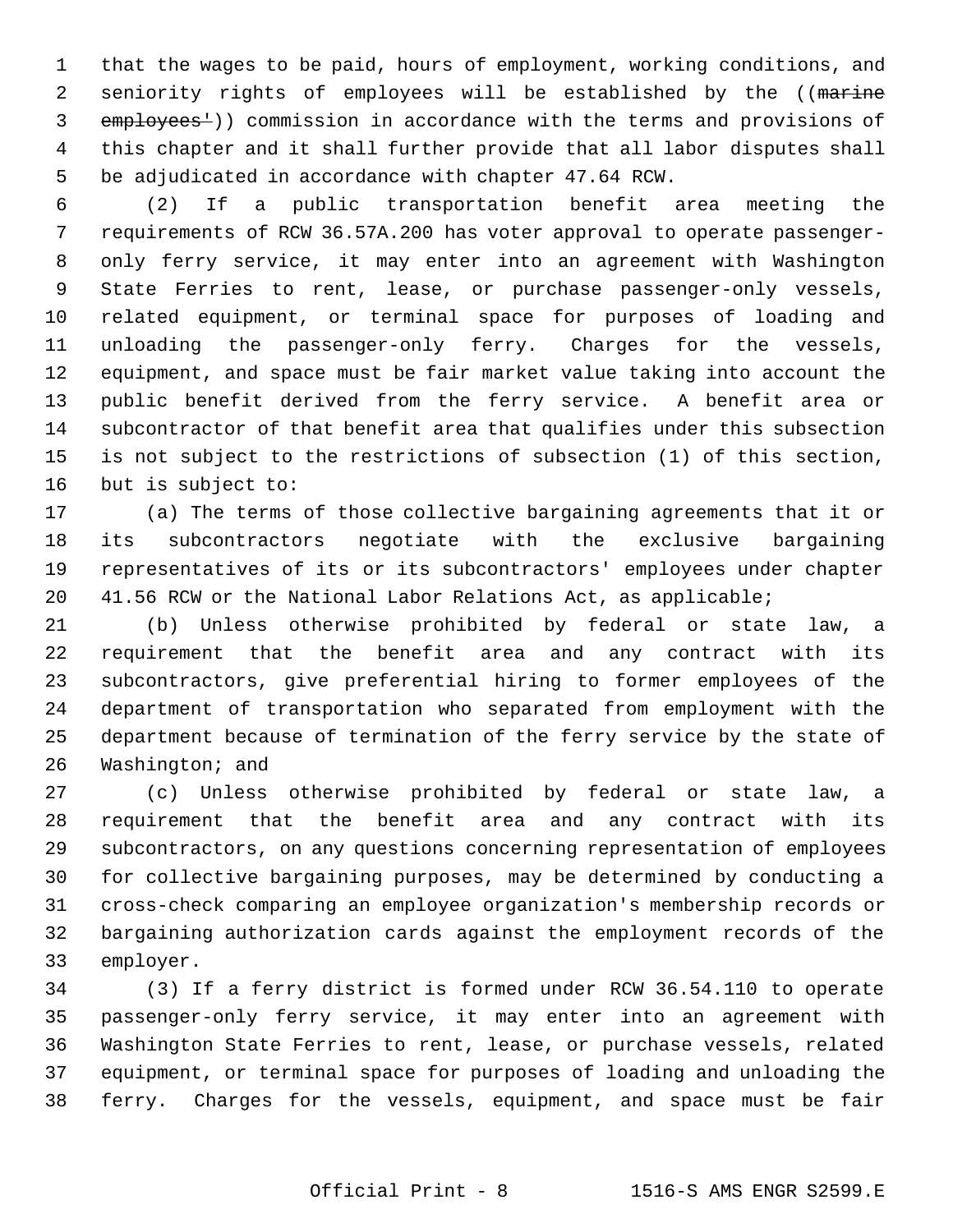market value taking into account the public benefit derived from the ferry service. A ferry district or subcontractor of that district that qualifies under this subsection is not subject to the restrictions of subsection (1) of this section, but is subject to:

 (a) The terms of those collective bargaining agreements that it or its subcontractors negotiate with the exclusive bargaining representatives of its or its subcontractors' employees under chapter 41.56 RCW or the National Labor Relations Act, as applicable;

 (b) Unless otherwise prohibited by federal or state law, a requirement that the ferry district and any contract with its subcontractors, give preferential hiring to former employees of the department of transportation who separated from employment with the department because of termination of the ferry service by the state of Washington; and

 (c) Unless otherwise prohibited by federal or state law, a requirement that the ferry district and any contract with its subcontractors, on any questions concerning representation of employees for collective bargaining purposes, may be determined by conducting a cross-check comparing an employee organization's membership records or bargaining authorization cards against the employment records of the employer.

 (4) The department of transportation shall make its terminal, dock, and pier space available to private operators of passenger-only ferries if the space can be made available without limiting the operation of car ferries operated by the department. These private operators are not bound by the provisions of subsection (1) of this section. Charges for the equipment and space must be fair market value taking into account the public benefit derived from the passenger-only ferry service.

 **Sec. 10.** RCW 47.64.150 and 1983 c 15 s 6 are each amended to read as follows:

 An agreement with a ferry employee organization that is the exclusive representative of ferry employees in an appropriate unit may provide procedures for the consideration of ferry employee grievances and of disputes over the interpretation and application of agreements. Negotiated procedures may provide for binding arbitration of ferry employee grievances and of disputes over the interpretation and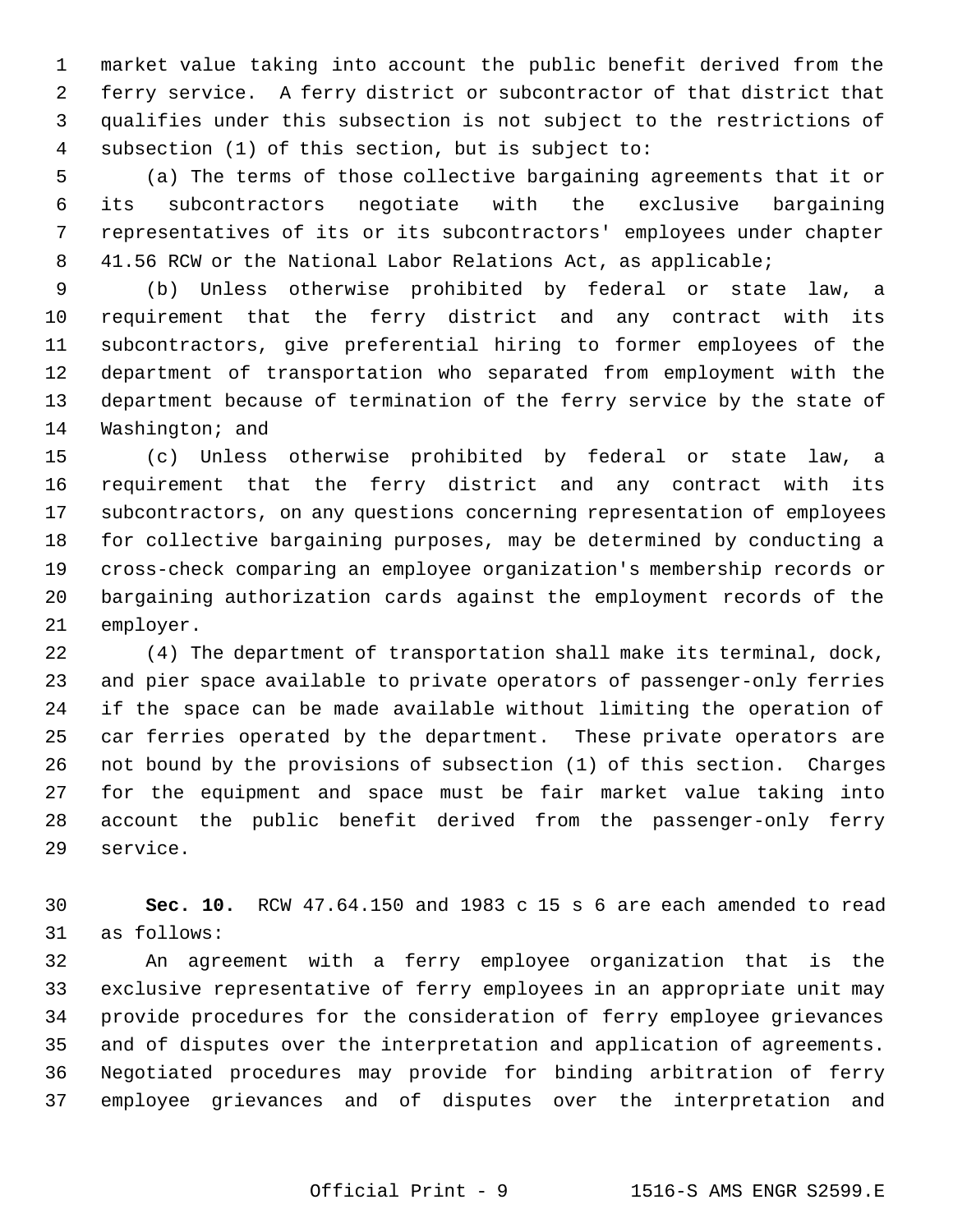application of existing agreements. An arbitrator's decision on a grievance shall not change or amend the terms, conditions, or applications of the collective bargaining agreement. The procedures shall provide for the invoking of arbitration only with the approval of the employee organization. The costs of arbitrators shall be shared equally by the parties.

 Ferry system employees shall follow ((either)) the grievance 8 procedures provided in a collective bargaining agreement, or if  $((ne))$ 9 such procedures are  $((\neq \theta))$  not provided, shall submit the grievances to 10 the ((marine employees<sup>1</sup>)) commission ((as provided in RCW 47.64.280)).

 **Sec. 11.** RCW 41.58.060 and 1983 c 15 s 22 are each amended to read as follows:

 For any matter concerning the state ferry system and employee relations, collective bargaining, or labor disputes or stoppages, the 15 provisions of chapter 47.64 RCW and this chapter shall govern. 16 However, if a conflict exists between the provisions of chapter 47.64 RCW and this chapter, the provisions of chapter 47.64 RCW shall govern.

- **Sec. 12.** RCW 41.06.070 and 2010 c 271 s 801, 2010 c 2 s 2, and 2010 c 1 s 1 are each reenacted and amended to read as follows:
- 

(1) The provisions of this chapter do not apply to:

 (a) The members of the legislature or to any employee of, or position in, the legislative branch of the state government including members, officers, and employees of the legislative council, joint legislative audit and review committee, statute law committee, and any interim committee of the legislature;

 (b) The justices of the supreme court, judges of the court of appeals, judges of the superior courts or of the inferior courts, or to any employee of, or position in the judicial branch of state government;

 (c) Officers, academic personnel, and employees of technical colleges;

(d) The officers of the Washington state patrol;

(e) Elective officers of the state;

(f) The chief executive officer of each agency;

 (g) In the departments of employment security and social and health services, the director and the director's confidential secretary; in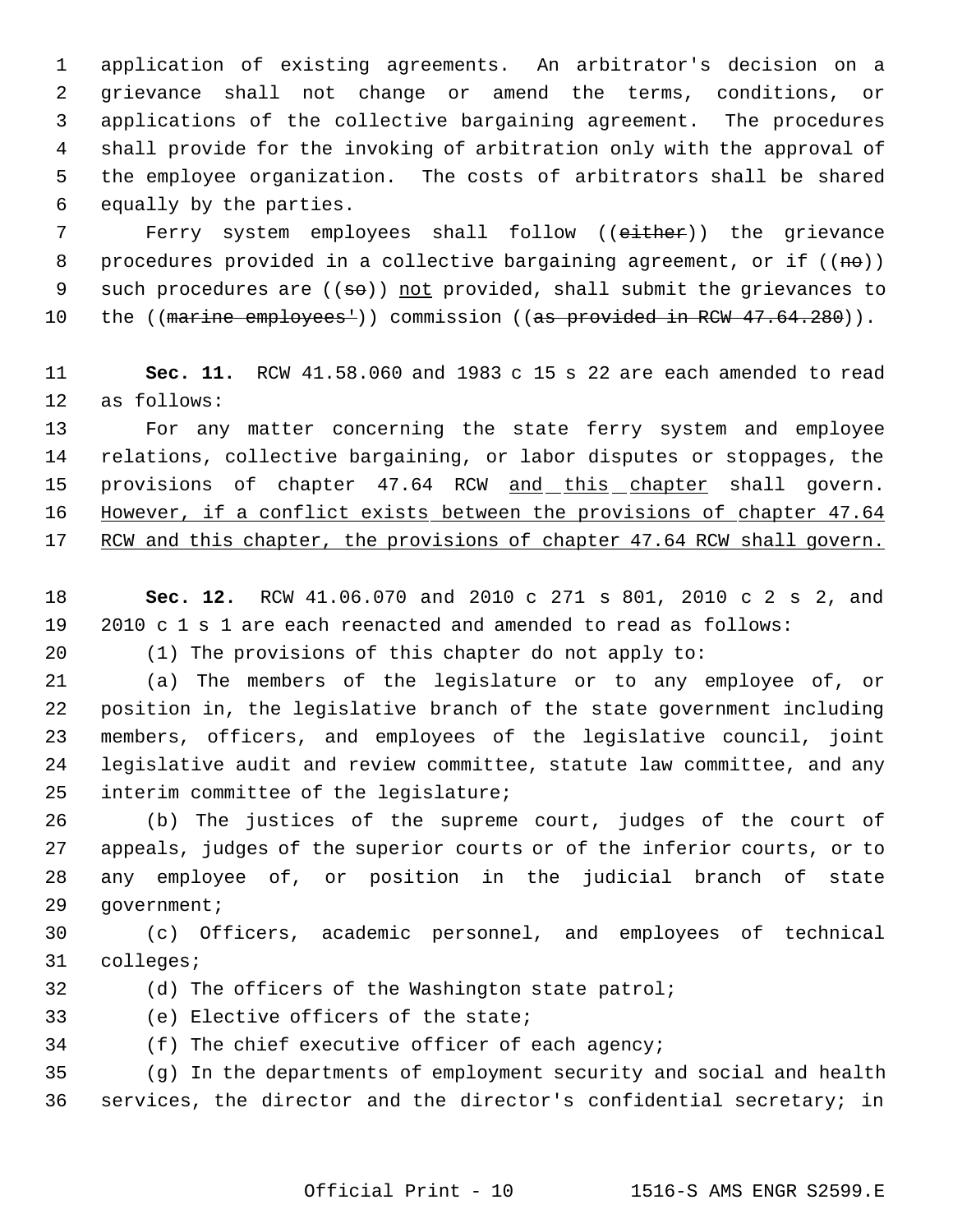all other departments, the executive head of which is an individual appointed by the governor, the director, his or her confidential secretary, and his or her statutory assistant directors;

 (h) In the case of a multimember board, commission, or committee, whether the members thereof are elected, appointed by the governor or other authority, serve ex officio, or are otherwise chosen:

(i) All members of such boards, commissions, or committees;

 (ii) If the members of the board, commission, or committee serve on a part-time basis and there is a statutory executive officer: The secretary of the board, commission, or committee; the chief executive officer of the board, commission, or committee; and the confidential secretary of the chief executive officer of the board, commission, or committee;

 (iii) If the members of the board, commission, or committee serve on a full-time basis: The chief executive officer or administrative officer as designated by the board, commission, or committee; and a confidential secretary to the chair of the board, commission, or committee;

 (iv) If all members of the board, commission, or committee serve ex officio: The chief executive officer; and the confidential secretary 21 of such chief executive officer;

 (i) The confidential secretaries and administrative assistants in the immediate offices of the elective officers of the state;

(j) Assistant attorneys general;

 (k) Commissioned and enlisted personnel in the military service of the state;

 (l) Inmate, student, part-time, or temporary employees, and part- time professional consultants, as defined by the Washington personnel resources board;

 (m) The public printer or to any employees of or positions in the state printing plant;

 (n) Officers and employees of the Washington state fruit commission;

(o) Officers and employees of the Washington apple commission;

 (p) Officers and employees of the Washington state dairy products commission;

 (q) Officers and employees of the Washington tree fruit research commission;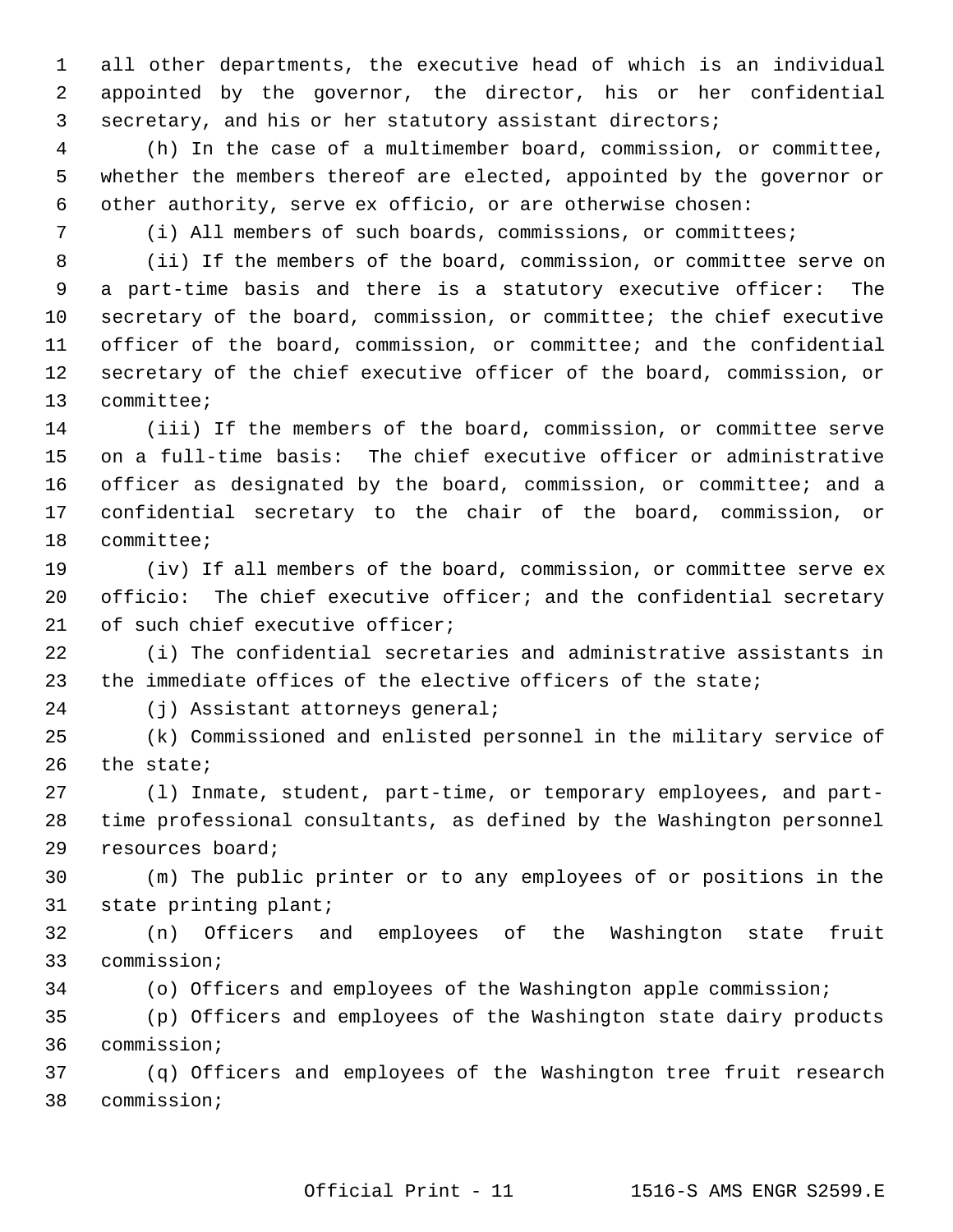(r) Officers and employees of the Washington state beef commission;

(s) Officers and employees of the Washington grain commission;

 (t) Officers and employees of any commission formed under chapter 15.66 RCW;

 (u) Officers and employees of agricultural commissions formed under chapter 15.65 RCW;

 (v) Officers and employees of the nonprofit corporation formed under chapter 67.40 RCW;

 (w) Executive assistants for personnel administration and labor relations in all state agencies employing such executive assistants including but not limited to all departments, offices, commissions, committees, boards, or other bodies subject to the provisions of this chapter and this subsection shall prevail over any provision of law inconsistent herewith unless specific exception is made in such law;

 (x) In each agency with fifty or more employees: Deputy agency heads, assistant directors or division directors, and not more than three principal policy assistants who report directly to the agency 18 head or deputy agency heads;

19 (y) ((All employees of the marine employees' commission;

20  $\{z\})$  Staff employed by the department of commerce to administer 21 energy policy functions;

22 ( $(\overline{+}a^2)$ ) (z) The manager of the energy facility site evaluation council;

 (( $\left(\frac{1}{100}\right)$ ) (aa) A maximum of ten staff employed by the department of commerce to administer innovation and policy functions, including the three principal policy assistants exempted under (x) of this subsection;

28 (((cc))) (bb) Staff employed by Washington State University to administer energy education, applied research, and technology transfer programs under RCW 43.21F.045 as provided in RCW 28B.30.900(5).

 (2) The following classifications, positions, and employees of institutions of higher education and related boards are hereby exempted from coverage of this chapter:

 (a) Members of the governing board of each institution of higher education and related boards, all presidents, vice presidents, and their confidential secretaries, administrative, and personal assistants; deans, directors, and chairs; academic personnel; and executive heads of major administrative or academic divisions employed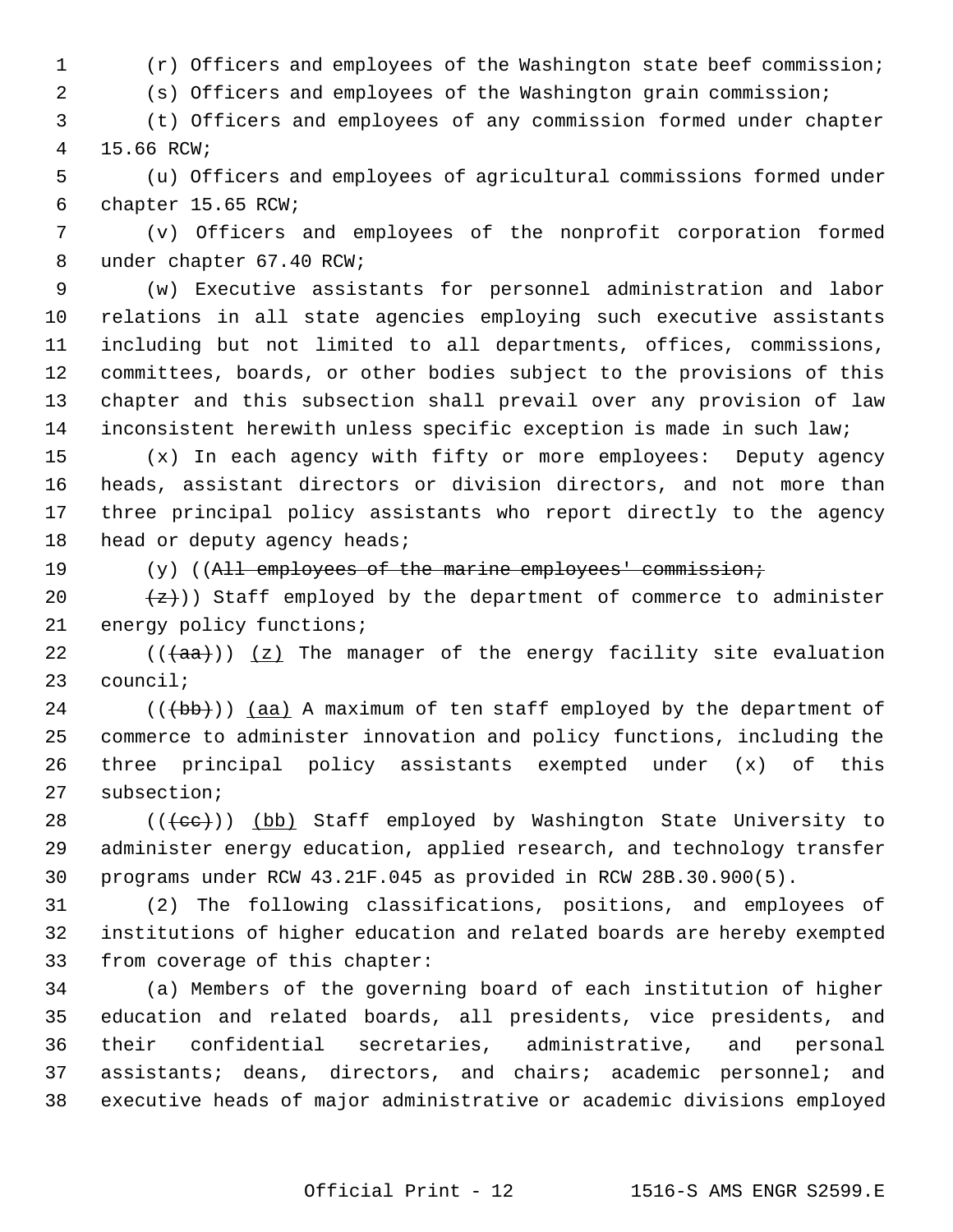by institutions of higher education; principal assistants to executive heads of major administrative or academic divisions; other managerial or professional employees in an institution or related board having substantial responsibility for directing or controlling program operations and accountable for allocation of resources and program results, or for the formulation of institutional policy, or for carrying out personnel administration or labor relations functions, legislative relations, public information, development, senior computer systems and network programming, or internal audits and investigations; and any employee of a community college district whose place of work is one which is physically located outside the state of Washington and who is employed pursuant to RCW 28B.50.092 and assigned to an educational 13 program operating outside of the state of Washington;

 (b) The governing board of each institution, and related boards, may also exempt from this chapter classifications involving research activities, counseling of students, extension or continuing education activities, graphic arts or publications activities requiring prescribed academic preparation or special training as determined by the board: PROVIDED, That no nonacademic employee engaged in office, clerical, maintenance, or food and trade services may be exempted by the board under this provision;

 (c) Printing craft employees in the department of printing at the University of Washington.

 (3) In addition to the exemptions specifically provided by this chapter, the director of personnel may provide for further exemptions pursuant to the following procedures. The governor or other appropriate elected official may submit requests for exemption to the director of personnel stating the reasons for requesting such exemptions. The director of personnel shall hold a public hearing, after proper notice, on requests submitted pursuant to this subsection. If the director determines that the position for which exemption is requested is one involving substantial responsibility for the formulation of basic agency or executive policy or one involving directing and controlling program operations of an agency or a major administrative division thereof, the director of personnel shall grant the request and such determination shall be final as to any decision made before July 1, 1993. The total number of additional exemptions permitted under this subsection shall not exceed one percent of the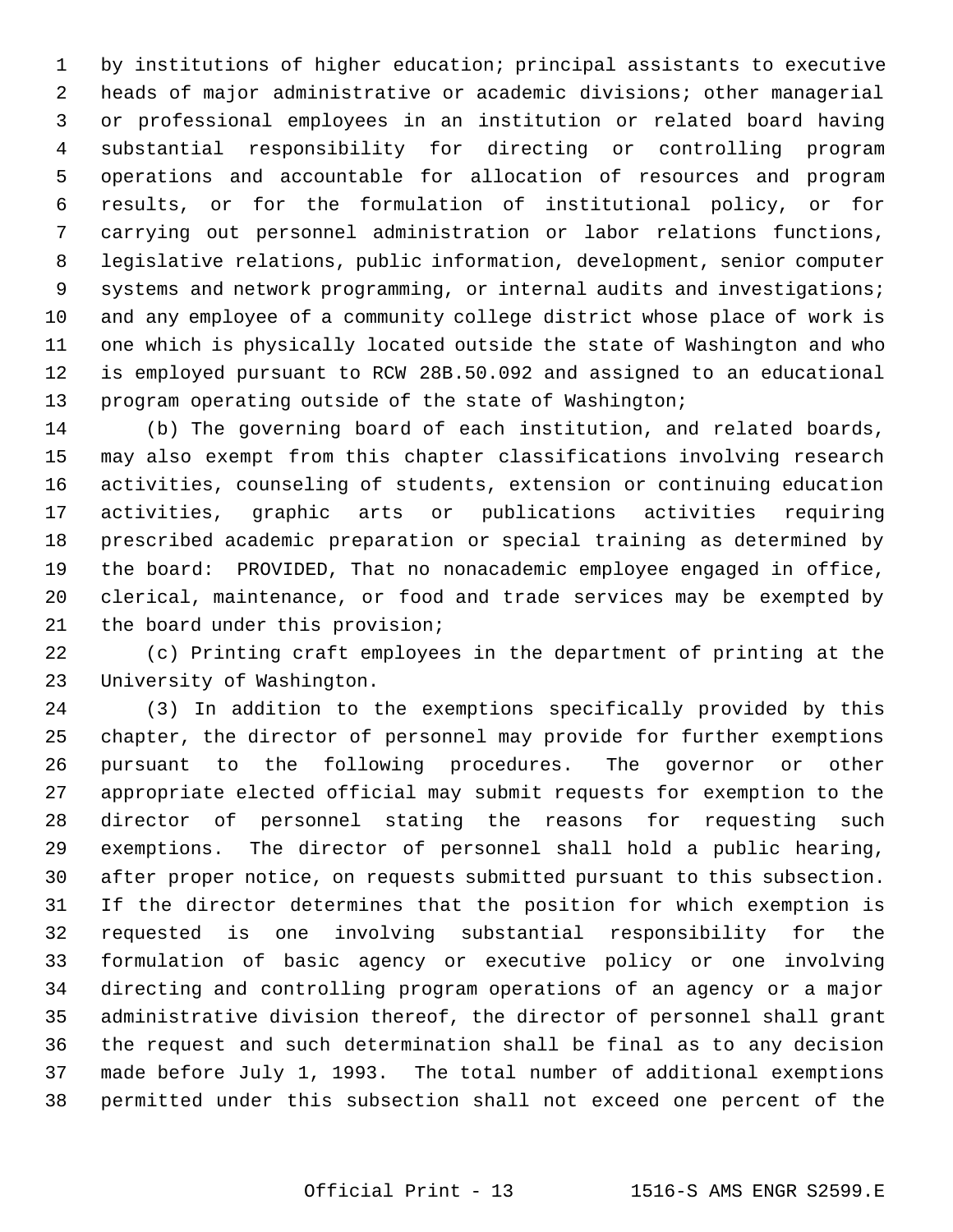number of employees in the classified service not including employees of institutions of higher education and related boards for those agencies not directly under the authority of any elected public official other than the governor, and shall not exceed a total of twenty-five for all agencies under the authority of elected public officials other than the governor.

 The salary and fringe benefits of all positions presently or hereafter exempted except for the chief executive officer of each agency, full-time members of boards and commissions, administrative assistants and confidential secretaries in the immediate office of an elected state official, and the personnel listed in subsections (1)(j) 12 through (v) (( $\frac{and}{y}$ )) and (2) of this section, shall be determined by the director of personnel. Changes to the classification plan affecting exempt salaries must meet the same provisions for classified salary increases resulting from adjustments to the classification plan as outlined in RCW 41.06.152.

 From February 18, 2009, through June 30, 2011, a salary or wage increase shall not be granted to any position exempt from classification under this chapter, except that a salary or wage increase may be granted to employees pursuant to collective bargaining agreements negotiated under chapter 28B.52, 41.56, 47.64, or 41.76 RCW, or negotiated by the nonprofit corporation formed under chapter 67.40 RCW, and except that increases may be granted for positions for which the employer has demonstrated difficulty retaining qualified employees if the following conditions are met:

(a) The salary increase can be paid within existing resources; and

 (b) The salary increase will not adversely impact the provision of client services.

 Any agency granting a salary increase from February 15, 2010, through June 30, 2011, to a position exempt from classification under this chapter shall submit a report to the fiscal committees of the legislature no later than July 31, 2011, detailing the positions for which salary increases were granted, the size of the increases, and the reasons for giving the increases.

 Any person holding a classified position subject to the provisions of this chapter shall, when and if such position is subsequently exempted from the application of this chapter, be afforded the following rights: If such person previously held permanent status in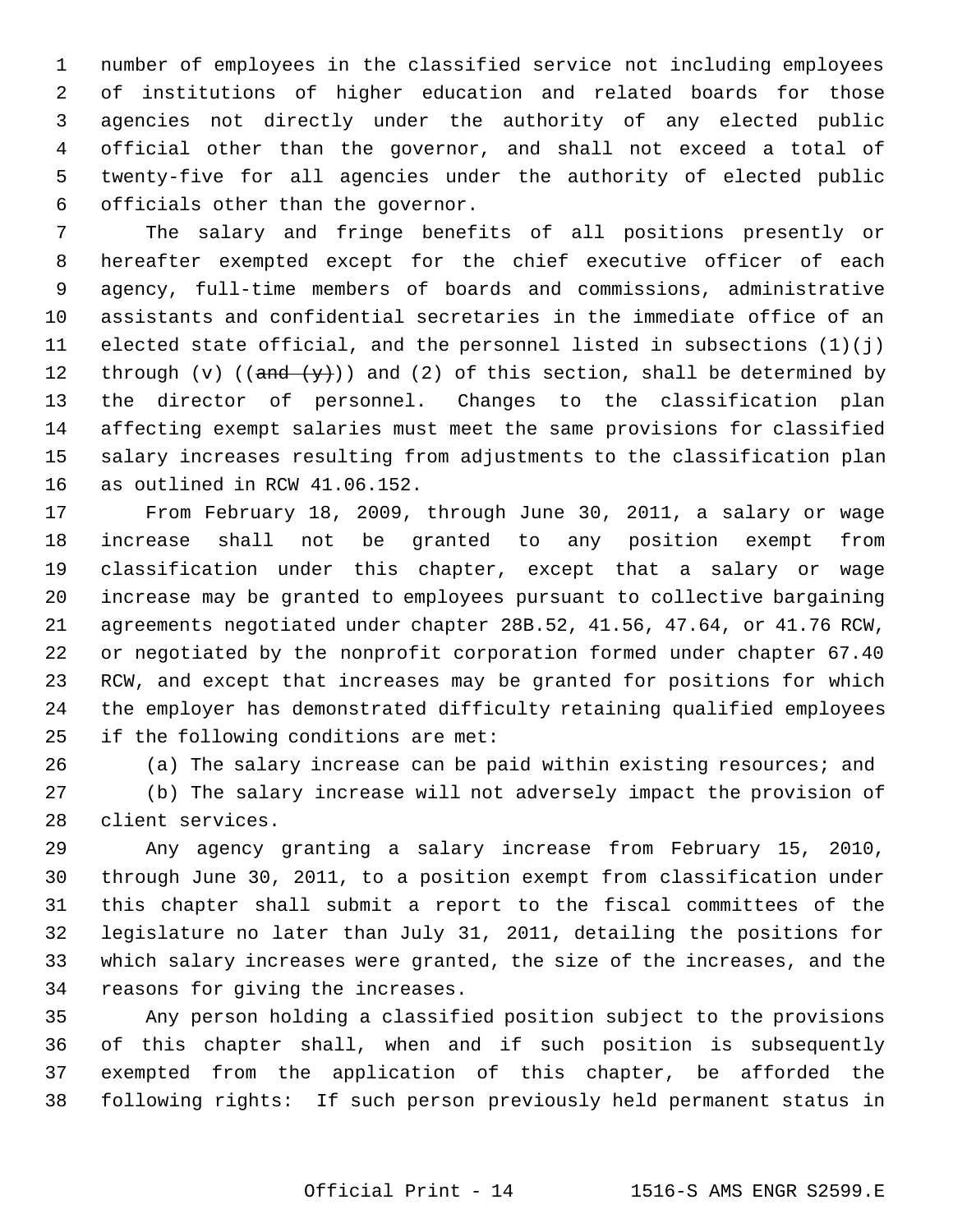another classified position, such person shall have a right of reversion to the highest class of position previously held, or to a position of similar nature and salary.

 Any classified employee having civil service status in a classified position who accepts an appointment in an exempt position shall have the right of reversion to the highest class of position previously held, or to a position of similar nature and salary.

 A person occupying an exempt position who is terminated from the position for gross misconduct or malfeasance does not have the right of reversion to a classified position as provided for in this section.

 From February 15, 2010, until June 30, 2011, no monetary performance-based awards or incentives may be granted by the director or employers to employees covered by rules adopted under this section. This subsection does not prohibit the payment of awards provided for in chapter 41.60 RCW.

 NEW SECTION. **Sec. 13.** (1) The marine employees' commission is hereby abolished and its powers, duties, and functions are hereby transferred to the public employment relations commission.

 (2)(a) All reports, documents, surveys, books, records, files, papers, or written material in the possession of the marine employees' commission shall be delivered to the custody of the public employment relations commission. All cabinets, furniture, office equipment, motor vehicles, and other tangible property employed by the marine employees' commission shall be made available to the public employment relations commission. All funds, credits, or other assets held by the marine employees' commission shall be assigned to the public employment relations commission.

 (b) Any appropriations made to the marine employees' commission shall, on the effective date of this section, be transferred and credited to the public employment relations commission.

 (c) If any question arises as to the transfer of any funds, books, documents, records, papers, files, equipment, or other tangible property used or held in the exercise of the powers and the performance of the duties and functions transferred, the director of financial management shall make a determination as to the proper allocation and certify the same to the state agencies concerned.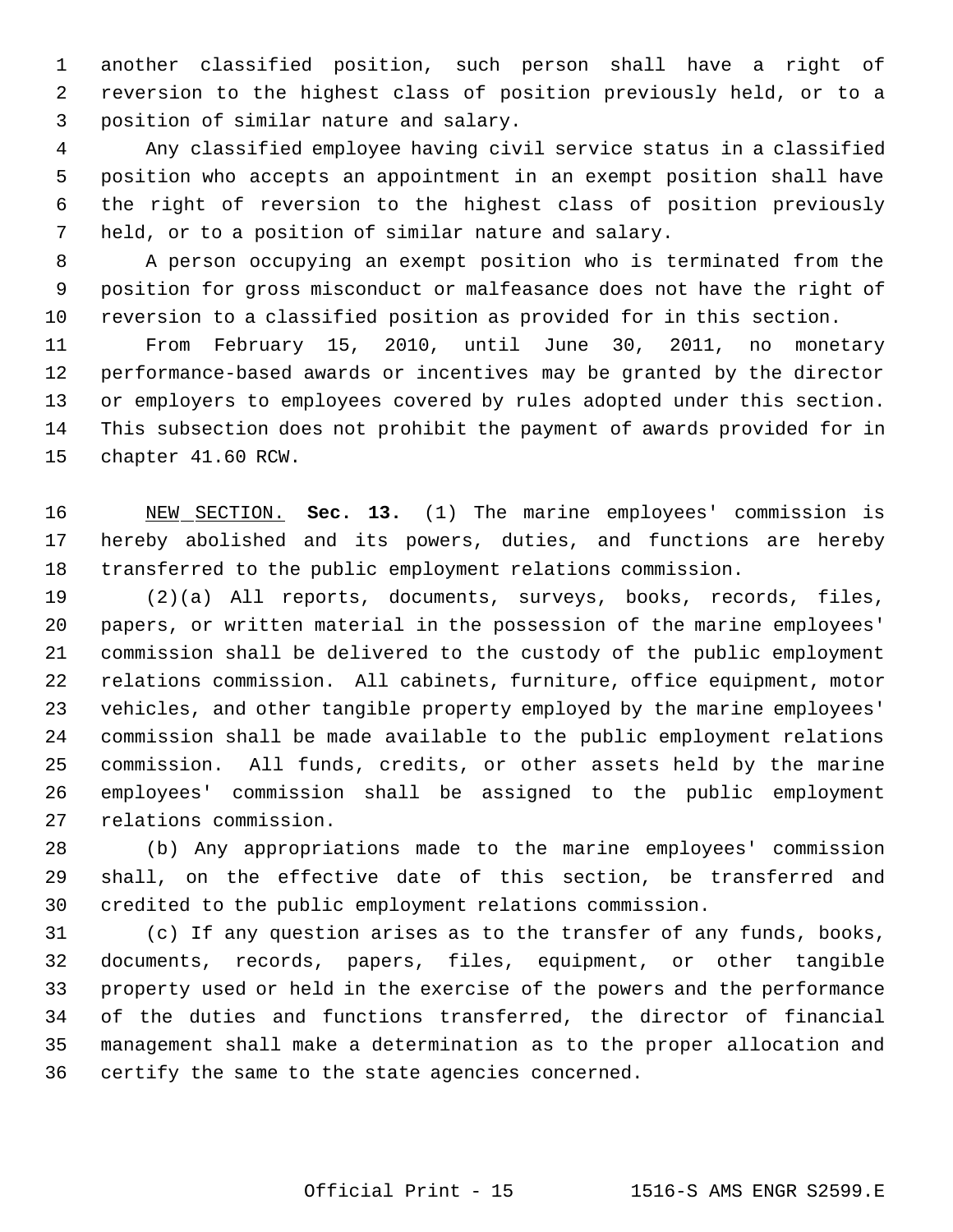(3) All rules and all pending business before the marine employees' commission shall be continued and acted upon by the public employment relations commission. All existing contracts and obligations shall remain in full force and shall be performed by the public employment relations commission.

 (4) The transfer of the powers, duties, and functions of the marine employees' commission shall not affect the validity of any act performed before the effective date of this section.

 (5) If apportionments of budgeted funds are required because of the transfers directed by this section, the director of financial management shall certify the apportionments to the agencies affected, the state auditor, and the state treasurer. Each of these shall make the appropriate transfer and adjustments in funds and appropriation accounts and equipment records in accordance with the certification.

 NEW SECTION. **Sec. 14.** The joint transportation committee shall conduct a study of the management structure at the Washington state ferries. The study results must make recommendations on changes to the organizational structure that will result in more efficient operations and a more balanced management organization structure scaled to the workforce. The study results must be presented to the transportation committees of the legislature by December 31, 2011.

 NEW SECTION. **Sec. 15.** The following acts or parts of acts are each repealed:

 (1) RCW 47.64.080 (Employee seniority rights) and 1984 c 7 s 341 & 1961 c 13 s 47.64.080; and

 (2) RCW 47.64.280 (Marine employees' commission) and 2010 c 283 s 14, 2006 c 164 s 18, 1984 c 287 s 95, & 1983 c 15 s 19.

 NEW SECTION. **Sec. 16.** This act is necessary for the immediate preservation of the public peace, health, or safety, or support of the state government and its existing public institutions, and takes effect immediately."